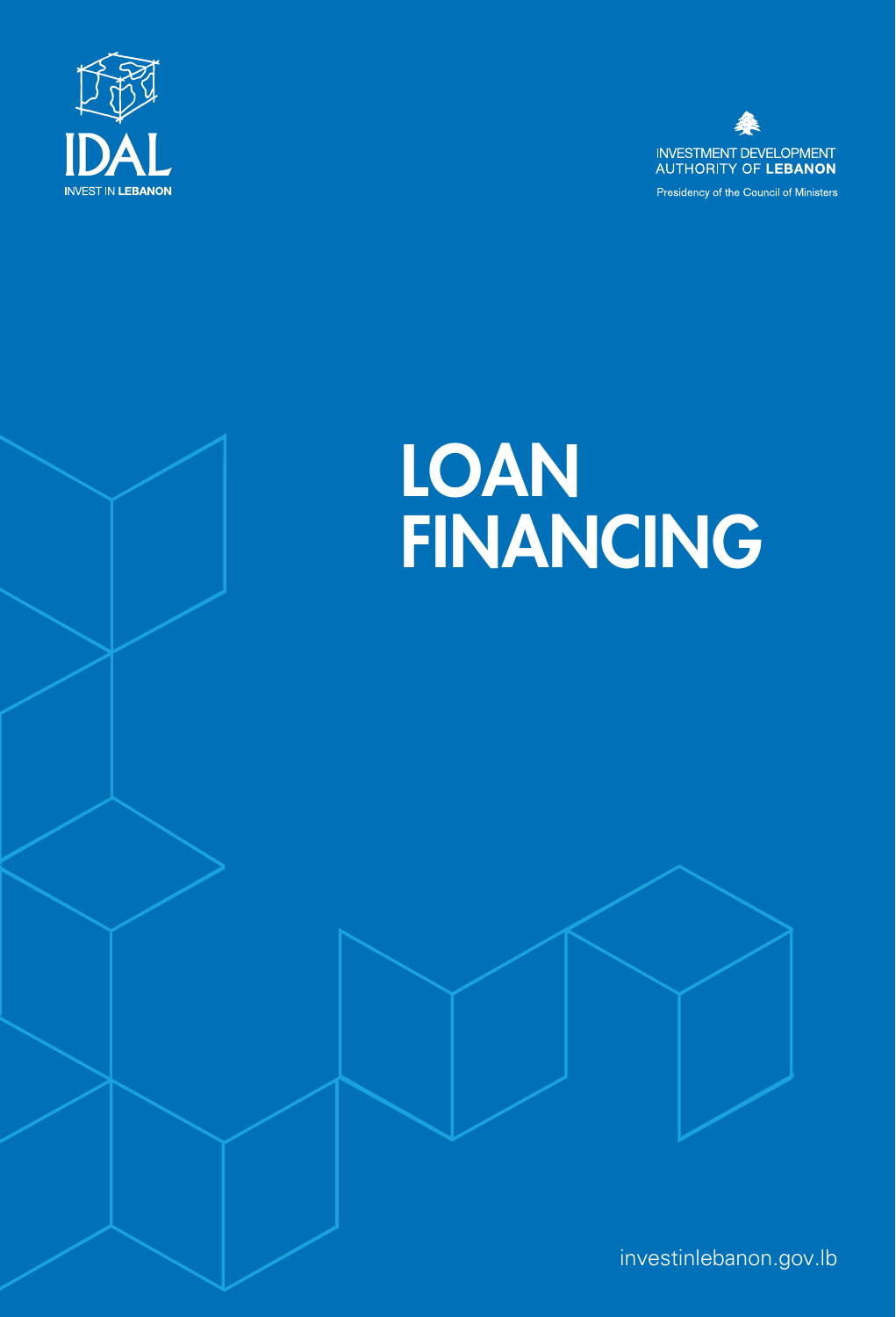**LOANS**

## **I- LOW INTEREST SCHEMES FROM THE CENTRAL BANK**

As part of its efforts to secure adequate financing to the economy, the Central Bank has issued several circulars aiming at encouraging lending in Lebanese pounds at lower cost, by setting new exemptions from mandatory reserve requirements. Such credit incentives include loans to productive sectors (e.g. Agriculture, Industry, Tourism, Information Technology, Media, etc…), and environmentally friendly projects such as renewable energy, waste management, waste water treatment and recycling.

**1. LOANS GRANTED TO DEVELOPMENT PROJECTS** in tourism, agriculture, industry, and handicrafts, as well as to local firms that manufacture information technology equipment, design programs and specialized technologies, and offer related services (excluding loans guaranteed by Kafalat S.A.L.)

#### Conditions:

» The loan must be totally invested in Lebanon to fund a new project or to continue an ongoing one, with a minimum value of LBP 50 million or its equivalent in USD or Euros.

» The term of the loan must range between 5 and 7 years and 15% of the principal may fall due during the first 2 years.

» The total value of subsidized loans granted to one single institution or one single economic group, must not exceed LBP 15 billion or its equivalent in USD or Euros.

- Interest & commissions (before computing the government subsidy which is equivalent to 4.5%):

- For LBP loans, they should not exceed the interest rate on two-year Treasury bills plus 1.075%

- For foreign currency loans, they should not exceed the three-month Libor or Euribor rate plus 7.075%.

| <b>LOAN'S CURRENCY</b> | <b>MAXIMUM COST IMPLICATED ON THE BENEFICIARY*</b> |
|------------------------|----------------------------------------------------|
| <b>LBP</b>             | Interest on Treasury Bills for 2 years $+ 1.075\%$ |
| <b>USD</b>             | Average Libor for 3 Months $+ 7.075\%$             |
| <b>EURO</b>            | Average EuroLibor for 3 Months $+$ 7.075%          |

\*including interests and commissions prior to the introduction of state support

#### **2. LOANS GRANTED IN LBP WITH THE APPROVAL OF MICRO CREDIT INSTITUTIONS TO INDIVIDUALS & SMALL ENTERPRISES OF 4 PEOPLE OR**

**LESS,** in order to help them create or develop their own projects in the production, services, tourism, or commercial fields (including information technology, internet…)

#### Conditions:

- » The loan amount does not exceed LBP 20 million.
- » Its repayment period does not exceed 5 years.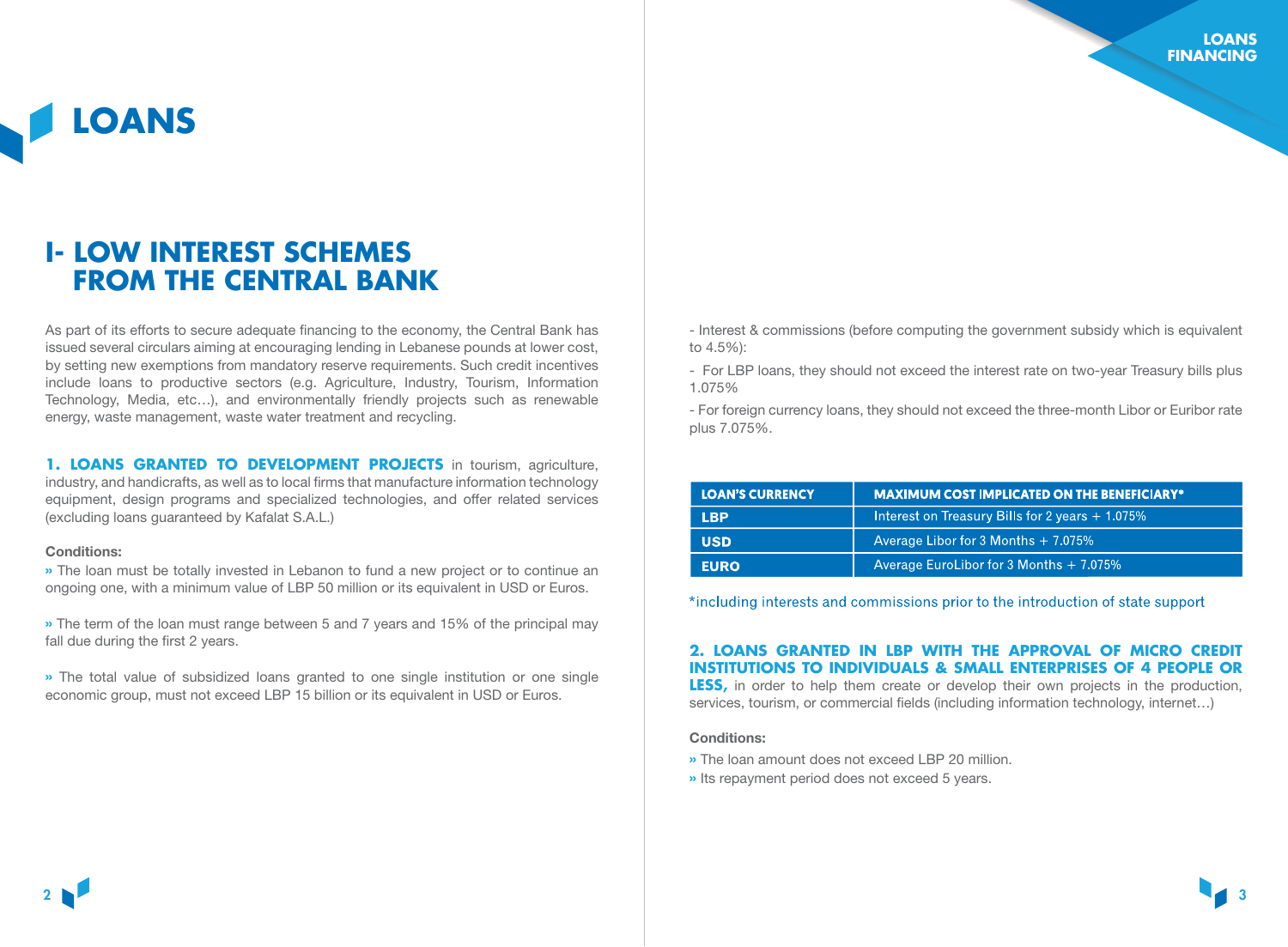#### **3. LOANS GRANTED IN LBP TO FINANCE NEW PROJECTS OR EXPAND EXISTING ONES** (not benefiting from government subsidies)

#### Conditions:

» They are not granted for consumption purposes or for financing real estate development projects or land purchasing.

» They are not granted for the purpose of financing working capital or refinancing existing projects or purchasing stocks or shares or reimbursing previous loans.

» The loan amount does not exceed LBP 22.5 billion.

» The borrower is granted a grace period for repayment of six months to four years as of the disbursement date.

» The reimbursement period of the loan principal does not exceed fifteen years, excluding the grace period.

» All interest and commissions should not exceed 40% of the one-year treasury bill yield plus 3.3%.

| <b>LOAN'S CURRENCY</b> | $\vert$ MAXIMUM COST IMPLICATED ON THE BENEFICIARY* |
|------------------------|-----------------------------------------------------|
| <b>LBP</b>             | 40% of 1 year Treasury bills plus 3.3%              |

\*including interests and commissions prior to the introduction of state support

#### **4. LOANS GRANTED IN LBP TO FINANCE WORKING CAPITAL OF PROJECTS FUNDED THROUGH LOANS THAT BENEFIT FROM A GOVERNMENT SUBSIDY OR LOANS** (referred to in point 4), after 1/1/2015:

#### Conditions:

» The term of the loan does not exceed 2 years, including 1 grace period.

» The value of the loan does not exceed 10% of the value of the corresponding loan that benefits from a government subsidy of that is granted according to the conditions mentioned in point 4 above.

» All interest and commissions should not exceed 40% of the 1 year treasury bills yield plus 3.3%

#### **5. LOANS GRANTED IN LBP TO THE PRODUCTIVE SECTORS WITHIN THE "GUARANTEE OF SMALL ENTERPRISES" PROGRAM**, such as loans guaranteed

by the Economic & Social Fund for Development:

#### Conditions:

- » The loan does not benefit from a government subsidy.
- » The loan amount does not exceed LBP 75 million.
- » The term of the loan does not exceed 7 years, including one year grace period.
- » The loan does not benefit from Kafalat S.A.L guarantee.
- » The loan is not a micro loan.
- » All interest and commissions should not exceed 6%.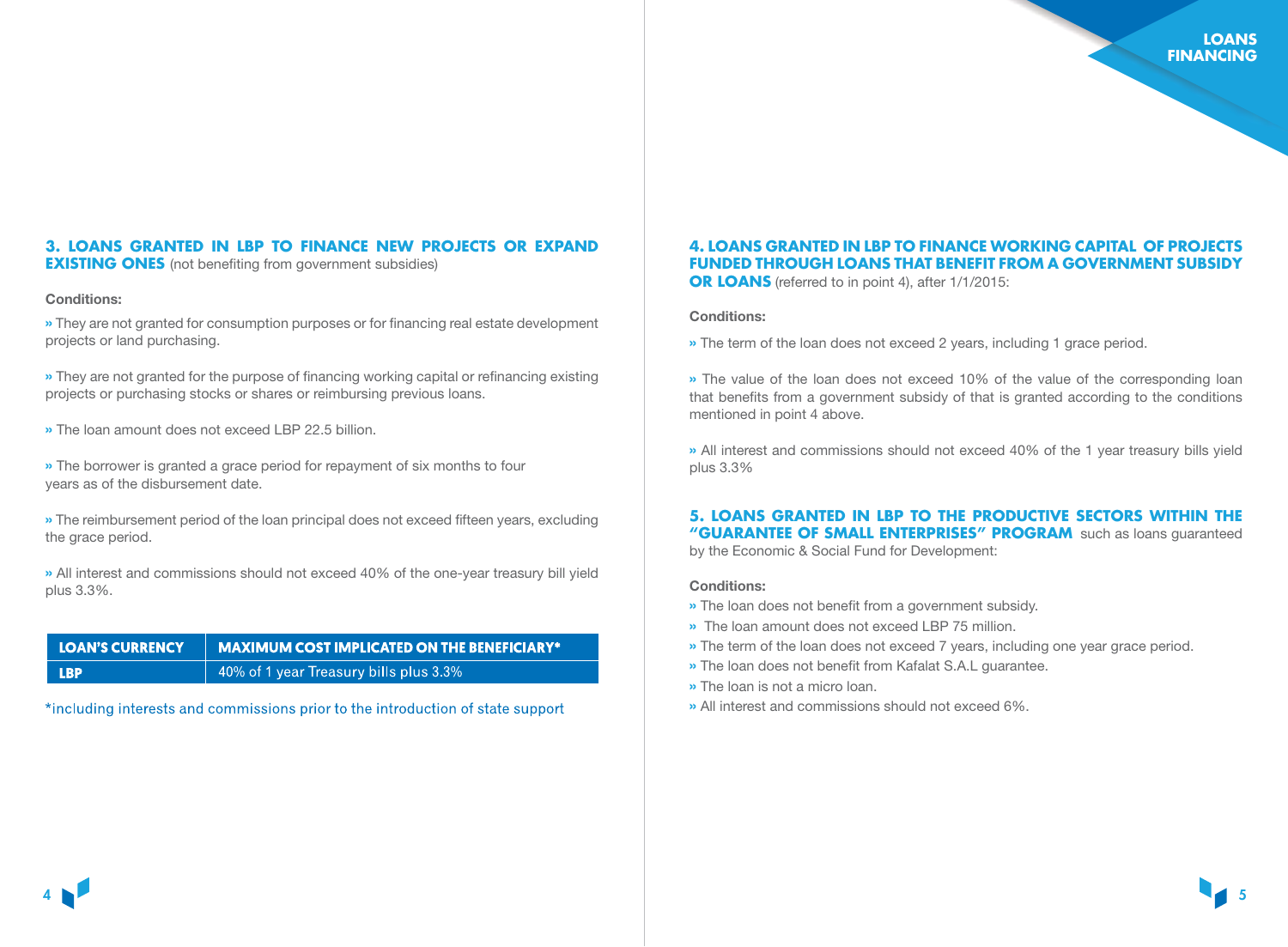#### **6. LOANS GRANTED IN LBP TO FINANCE RESEARCH AND DEVELOPMENT VENTURES IN PRODUCTIVE SECTORS:**

#### Conditions:

» The borrower is granted a grace period for repayment of two to four years as of the disbursement rate.

» The reimbursement period of the loan does not exceed 10 years, excluding the grace period.

» All interest and commissions should not exceed 0.75%.

**7. AGRICULTURAL LOANS** offered based on the protocol of cooperation signed between banks and the Ministry of Agriculture.

#### Conditions:

- » Conditions of the protocol signed between banks & the Ministry of Agriculture
- » Minimum limit for subsidies: LBP 3 million
- » Maximum limit for subsidies: LBP 25 million
- » Subsidies'period: ranges between 3 and 48 months with a 6-month grace period

| <b>LOAN'S CURRENCY</b> | $\parallel$ MAXIMUM COST IMPLICATED ON THE BENEFICIARY* |
|------------------------|---------------------------------------------------------|
| I RP                   | 5%                                                      |

\*including interests and commissions prior to the introduction of state support

**8. ENVIRONMENTAL LOANS** granted to finance new eco-friendly projects, whose goal are to preserve the environment, or are offered to develop old projects so that they become sustainable.

#### Conditions:

- » Loans must be granted to fund productive eco-friendly projects
- » The concerned bank's responsibility is to be aware of the purpose of the loan and to ensure the applied environmental rules comply with the documented applied standards.
- » Loans must not be granted and ensured by KAFALAT s.a.l.
- + BDL's conditions applied on the loans subsidized by the government

| <b>LOAN'S CURRENCY</b> | <b>MAXIMUM COST IMPLICATED ON THE BENEFICIARY*</b> |
|------------------------|----------------------------------------------------|
| <b>LBP</b>             | Interest on Treasury Bonds' returns for 2 years    |
| USD or EURO            | Average Libor for 3 months $+6\%$                  |

\*including interests and commissions prior to the introduction of state support

**9. MEDIA SECTOR LOANS (CIRCULAR 416):** The Lebanese Central Bank has issued in April 2016 intermediary circular no. 416 under the provisions of which it subsidizes the film and theater production industries. Producers of cinema or television films (documentaries, educational programs and narratives) as well as theatrical works can benefit from subsidized loans at an interest rate of around 1.075% at present (3.75% minus 50% of the one-year treasury bill rate). The subsidized loans can have a tenor of up to 16 years, including a grace period of two years, and will be capped at LBP 4,500 billion on the condition that 90% of the project should be implemented in Lebanon. For more information on this initiative refer to Circular 416.

» For more information on these facilities, refer to<www.bdl.gov.lb>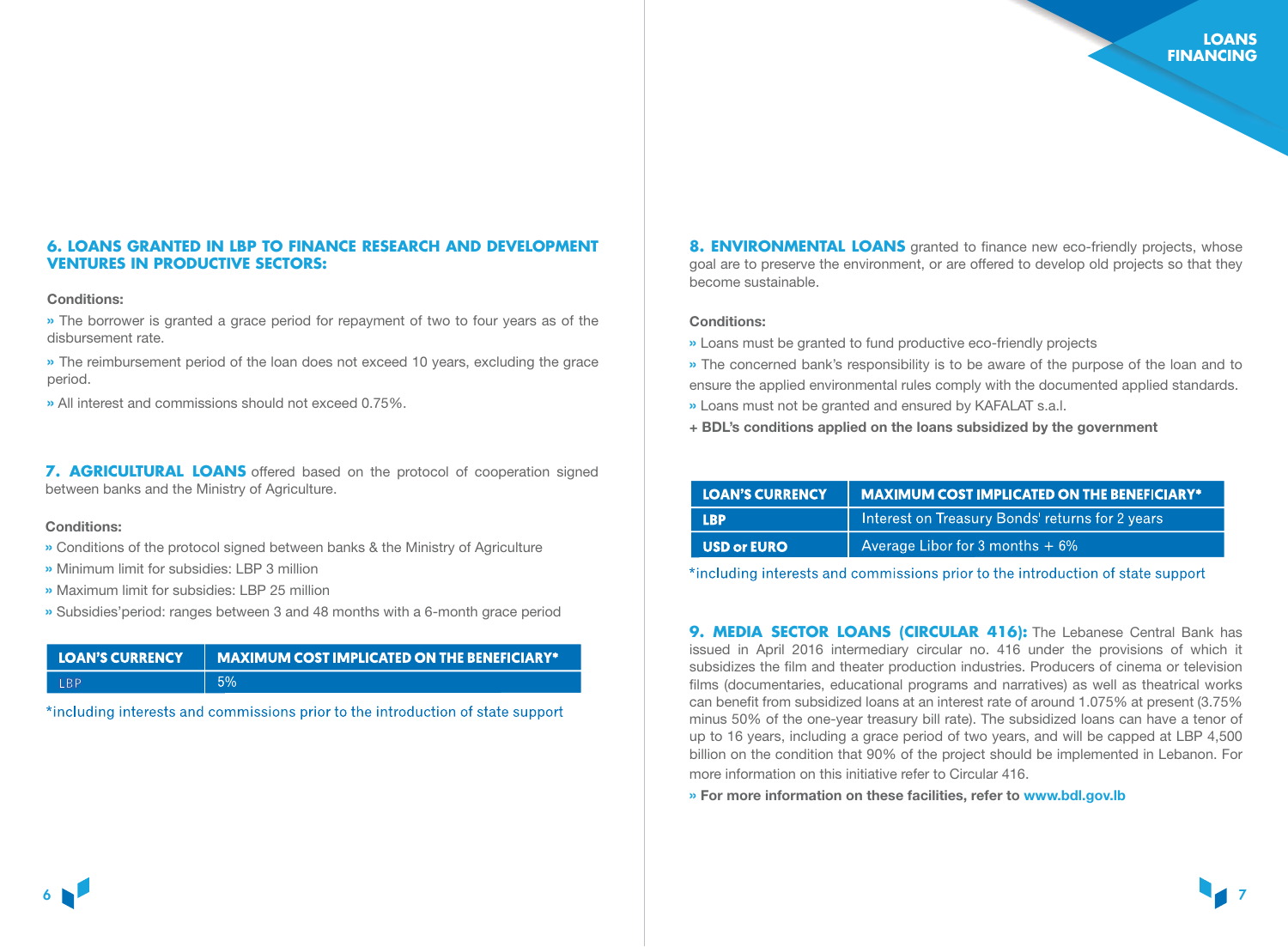## **II- LOAN GUARANTEES**

**1. KAFALAT FUNDING SCHEME:** Kafalat is a loan quarantee company, established by the Lebanese government in 1999 to support the activity of small and medium sized enterprises (SMEs). Kafalat provides financial guarantees for loans granted by commercial banks to SMEs engaged in the following economic sectors: Industry, Agriculture, Tourism, Traditional Crafts, and High Technology.

Kafalat currently offers 4 distinct types of loan guarantees:

» Kafalat Basic, a loan value with a ceiling of LBP 300 million (approx. USD 200,000) for SMEs. This scheme guarantees 75% of the value of the loan granted by the bank and the accrued interest during the grace period plus three months.

» Kafalat Plus, a loan value with a ceiling of LBP 600 million (approx. USD 400,000). This scheme guarantees 85% of the value of the loan granted by the bank and the accrued interest during the grace period plus three months.

» Kafalat Innovative, a loan value with a ceiling of LBP 300 million (approx. USD 200,000). This scheme is set up to specifically support innovative start-ups i.e. start-ups which demonstrate the potential to create significant commercial added-value through innovation. It guarantees 90% of the value of the loan granted by the bank and the accrued interest during the grace period plus three months.

» Kafalat Start-Ups & Innovation Program, a loan value with a ceiling of LBP 650 million (approx. USD 430,000). The guarantee ratio in this program is 90% for Innovative Startups and 85% for the rest of the Startups. The fund will enable guaranteeing loans granted to highly innovative investments and conventional start-ups.

- Lending is undertaken trough commercial banks
- Eligible SMEs benefit from an interest rate subsidy, paying 7% per year
- Loans can be repaid over 7 years including the grace period.

- Loans can cover the entire range of capital requirements (purchase of raw materials and spare parts; working capital; construction of premises; and purchase of machinery and equipment).

» For more information on Kafalat, please refer to www.kafalat.com.lb To apply you can send an email to Yolla Sarieddine, Head of Credit Department, at [yolla@kafalat.com.lb](mailto:yolla%40kafalat.com.lb?subject=)

**2. ECONOMIC & SOCIAL FUND FOR DEVELOPMENT (ESFD):** provides a Risk [Sharing Scheme implemented through 5 partner banks, for business loans to SMEs](www.kafalat.com.lb)  operating in the Agriculture, Trade Services, and industry sectors. It does not set a minimum loan amount, but does not provide micro-loans (loans financed or approved by NGOs as per BDL definition). The maximum loan amount is LBP 75 Million. The ESFD guarantees 50% of the loan principal and accrued interest for 120 days. All private sector business activities: Agriculture, Trade Services, Industry

#### **Conditions**

- » Un-banked borrowers i.e. not having received commercial facilities from a bank before
- » Borrowers working in any un-banked private sector business activities i.e. sectors considered risky by banks
- » Borrowers with insufficient or non "bankable" collateral d) Emphasis is given on start-ups
- » Emphasis is given on financing businesses that are expecting to create jobs.
- » Borrowers can be individuals as well as legal entities.
- » For more information on ESFD, please refer to <www.esfd.cdr.gov.lb>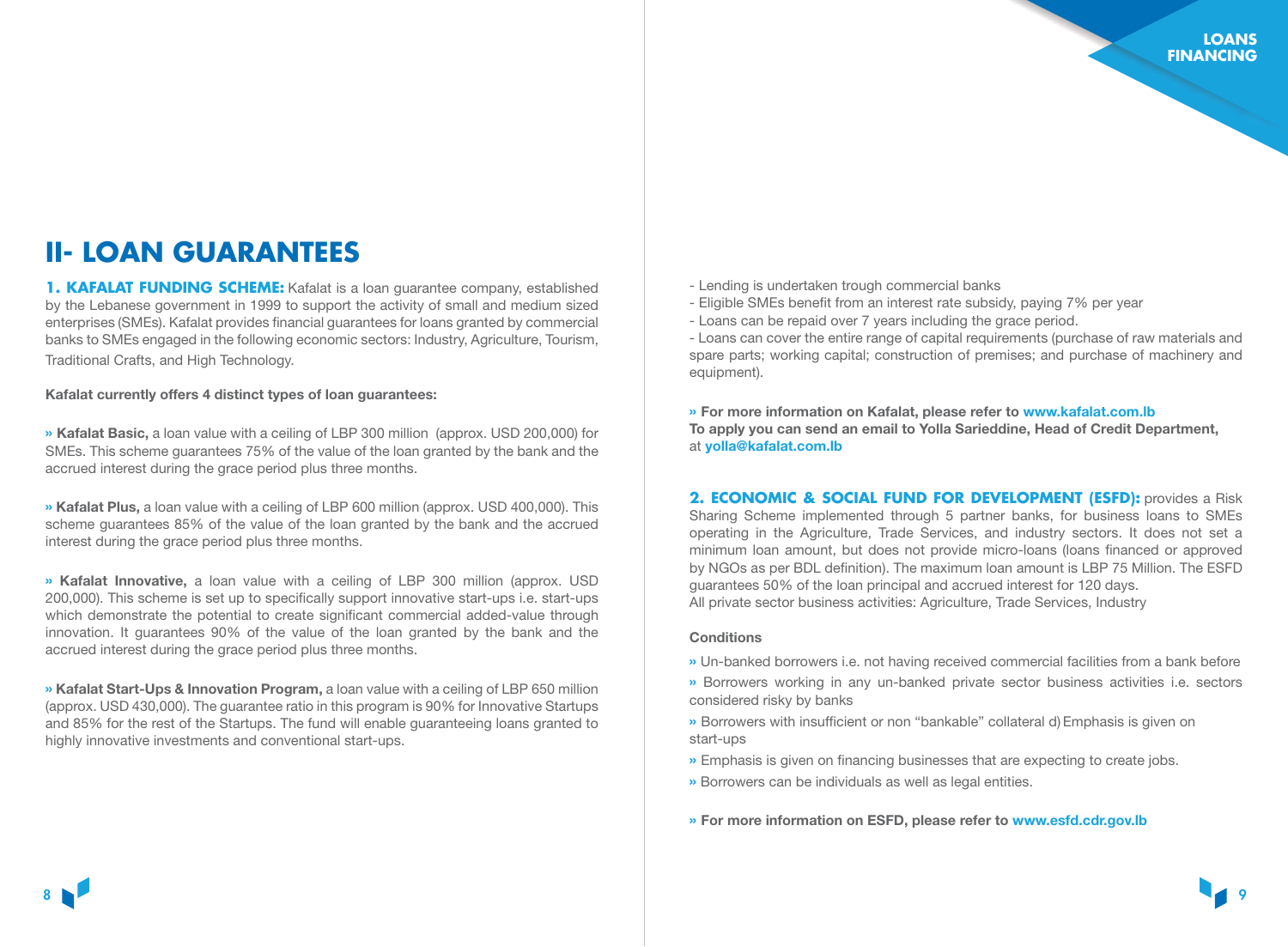## **III- COMMERCIAL BANK LOANS IV- MICRO-LOANS**

Banks are the major providers of credit to businesses. Today there are more than 100 commercial banks in Lebanon providing loans to SMEs operating across all sectors. Loans to the private sector have continuously been on an upward trend even during periods of economic downturns. Corporate loans account for the largest share (46.8%) of loans provided by commercial banks, while SME lending (15%) and retail loans (14.1%) come next. Doubtful loans continue to be provisioned at 89%, one of the soundest levels in the region.

While receiving loans from Lebanese banks, national & foreign investors will benefit from:

- » Highly competitive interest rates
- » flexible payment terms
- » Credit incentives to specific sectors

You can find an exhaustive list of all commercial banks in Lebanon [here](http://www.abl.org.lb/allclassification.aspx%3Fpageid%3D129)

Microcredit Institutions in Lebanon provide micro and small loans to start-up, employees and micro-entrepreneurs. These institutions aim at improving the social, cultural, and economical and health livelihood of rural Lebanese providing in addition to the financing, various types of assistance and development services.

#### **1. THE LEBANESE ASSOCIATION FOR DEVELOPMENT (AL MAJMOUA):** Al

Majmoua is a Lebanese non-profit microfinance institution that focuses on supporting micro entrepreneurs, particularly women, in developing sustainable businesses all over Lebanon.

- » Group Loan: offered to groups of 3 to 10 women entrepreneurs and some workers. No collateral for the loan is required since the group solidarity is considered a guarantee.
- » Micro-Entrepreneur Loan: offered to owners of existing micro-businesses and few cases of starts-ups for financing fixed assets or working capital.
- » SME Loan: offered to owners of existing or start-up small & medium enterprises
- » ICT Loan: offered to owners of existing or start-up businesses in the information and communication technology sector located in rural areas

For more information on Al Majmoua, please refer to <www.almajmoua.org>

**2. VITAS:** Vitas provides short-term Loans designed for customers with micro businesses used in the purpose of expansion and/or modification of work space, purchasing equipment and replenishing working capital. The loans serve to improve, develop or finance agricultural, industry, trade businesses and employment

For more information on Vitas, please refer to www[.vitaslebanon.com](vitaslebanon.com)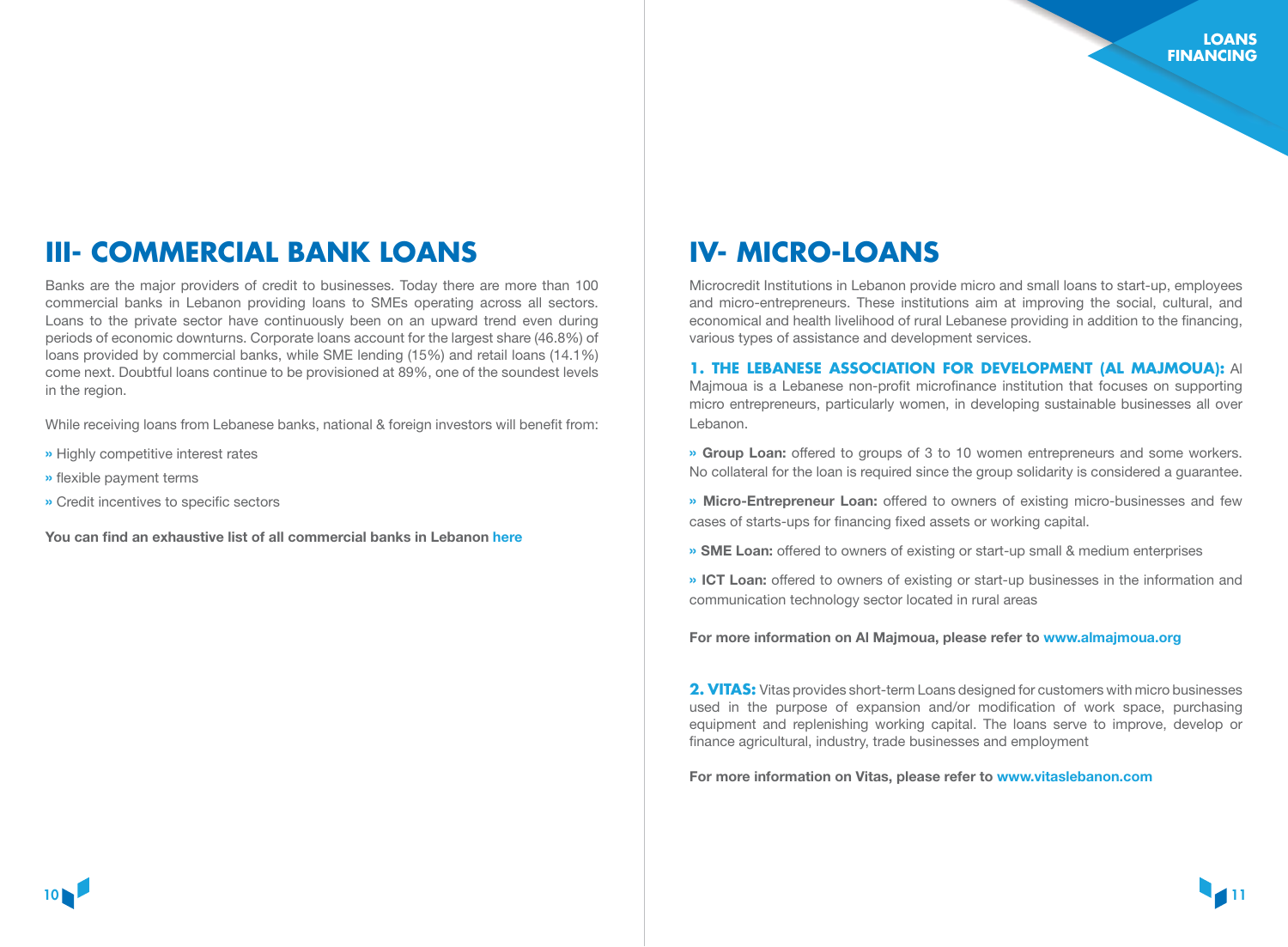**3. EMKAN FINANCE:** The operations of Emkan Finance expand the frontier of financial services to reach the unbanked segment of the population, thereby complementing Bankmed's outreach and services within communities.

Emkan's microfinance operations originally started in 2009 under Emkan NGO which provided access to microloans and economic development projects in Lebanon.

The Emkan team has been growing steadily since the inception of the institution and has continued expansion plans over the coming years.

#### Emkan offers 3 types of loans for its clientele:

» Microenterprise loans for business expansion (including equipment, inventory, material, working capital, etc…)

» Home improvement loans for minor home improvements (including repairing roofs, walls, floors, kitchens, room construction, Purchasing land, etc…)

» Personal/Consumer loans for all kinds of personal needs (Tuition fees, medical expenses, home furniture, etc…)

#### Loan Amount: LBP 500,000 - LBP 15,000,000

The Loan Amount depends on certain conditions related to the size of the project, the borrower's income and his ability to repay the loan, and the existence of sufficient guarantees to take the requested loan.

For more information on Emkan Finance, please refer to their <www.emkanfinance.com>

**4. CAPITAL FINANCE COMPANY (CFC):** FC Micro Loan targets small business owners with the aim of helping them develop and nourish their new or existing projects.

#### Product features

- » Loan amount: starting 750,000 LBP
- » Currency: LBP
- » Loan period: up to 36 months
- » Payment settlement: through fixed monthly installments at any FNB branch

For more information on CFC, please refer to their [www.groupcfc.com](https://www.groupcfc.com/loan/Micro-Loan)